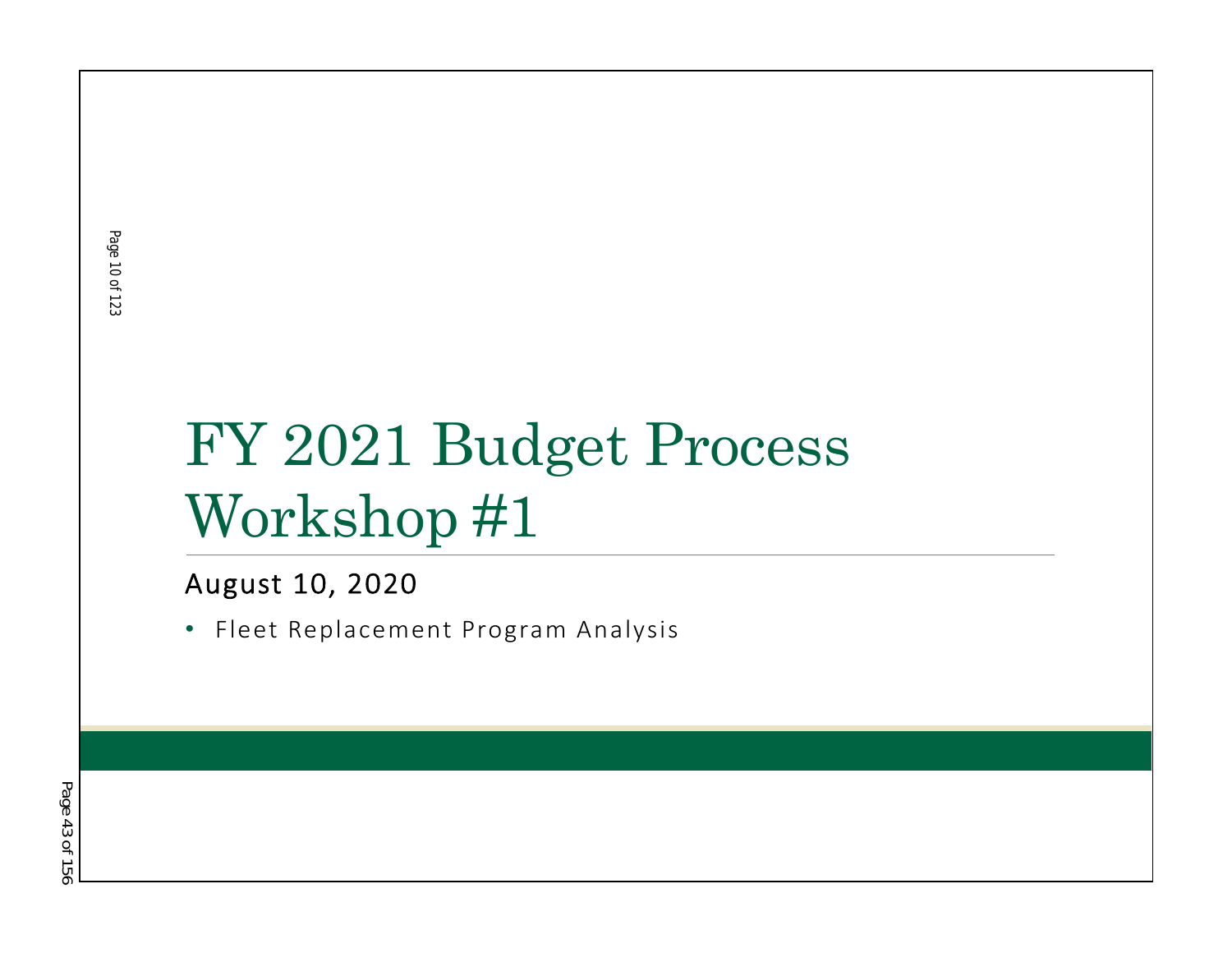# Fleet Replacement Program Overview (Previously presented on June 8, 2020)

Internal Guidelines/Purpose

Decision-Making Criteria for Annual Budget Recommendations Inventory Summary by Fund

Priority Groups

Fleet Replacement Program Forecast by Fund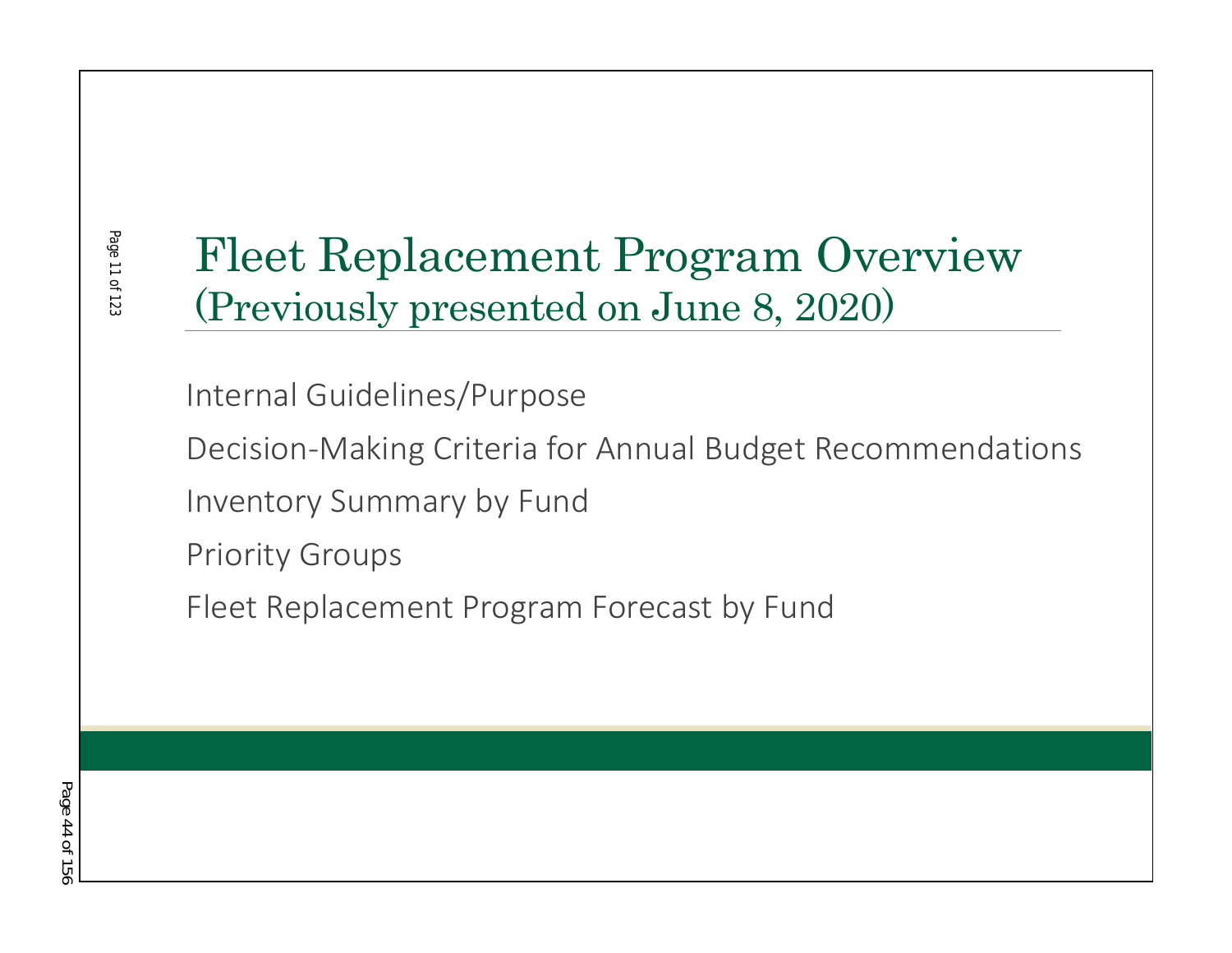### Page 12 of 12: Page 12 of 123

### Inventory by Priority Groups (Previously presented on June 8, 2020)

### General Fund – 59 Units

- Priority 1 Fire Truck Lease Payment 1 Unit
- Priority 2 Police Patrol Car (Leases) 8 Units
- Priority 3 Other City Vehicles (Leases) 33 Units
- Priority 4 Annual Contributions for Future Non-Leasable Vehicle Replacements – 17 Units

### Enterprise Fund – 27 Units

- Priority 1 Other City Vehicles (Leases) 8 Units
- Priority 2 Annual Contributions for Future Non-Leasable Vehicle Replacements – 19 Units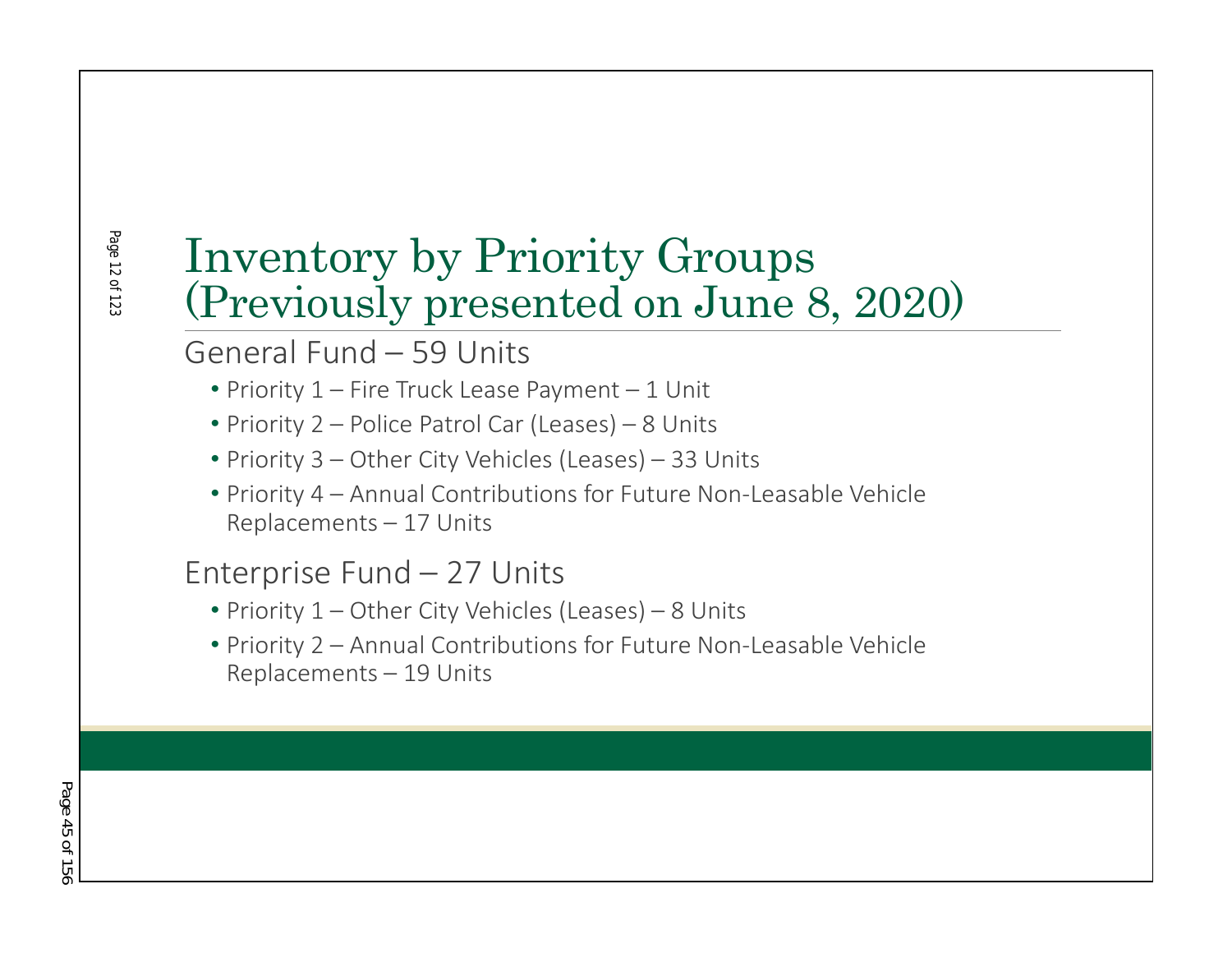# Decision-Making Criteria ERROUIS:<br>Decis:<br>Makil<br>Critel<br>(Previously pr<br>June 8, 2020)

(Previously presented on<br>June 8, 2020)

| $5 - 7$          | $8 - 11$                    | 12-16                                                                                                                                                                                                                                                                   | $17 - 21$ | $22 - 25$ |  |  |  |  |  |
|------------------|-----------------------------|-------------------------------------------------------------------------------------------------------------------------------------------------------------------------------------------------------------------------------------------------------------------------|-----------|-----------|--|--|--|--|--|
| <b>Excellent</b> | Good                        | Fair                                                                                                                                                                                                                                                                    | Poor      | Priority  |  |  |  |  |  |
|                  | <b>Excellent</b>            | Do not replace                                                                                                                                                                                                                                                          |           |           |  |  |  |  |  |
|                  | Good                        | Re-evaluate for replacement for next year's budget                                                                                                                                                                                                                      |           |           |  |  |  |  |  |
|                  | Fair                        | Qualifies for replacement this year only if M/R costs<br>exceed 40% of replacement and 100% of expected life<br>has passed (or by special approval by City Manager)<br>Qualifies for replacement this year if budget allows<br>Needs priority replacement consideration |           |           |  |  |  |  |  |
|                  | Poor                        |                                                                                                                                                                                                                                                                         |           |           |  |  |  |  |  |
|                  | <b>Priority Replacement</b> |                                                                                                                                                                                                                                                                         |           |           |  |  |  |  |  |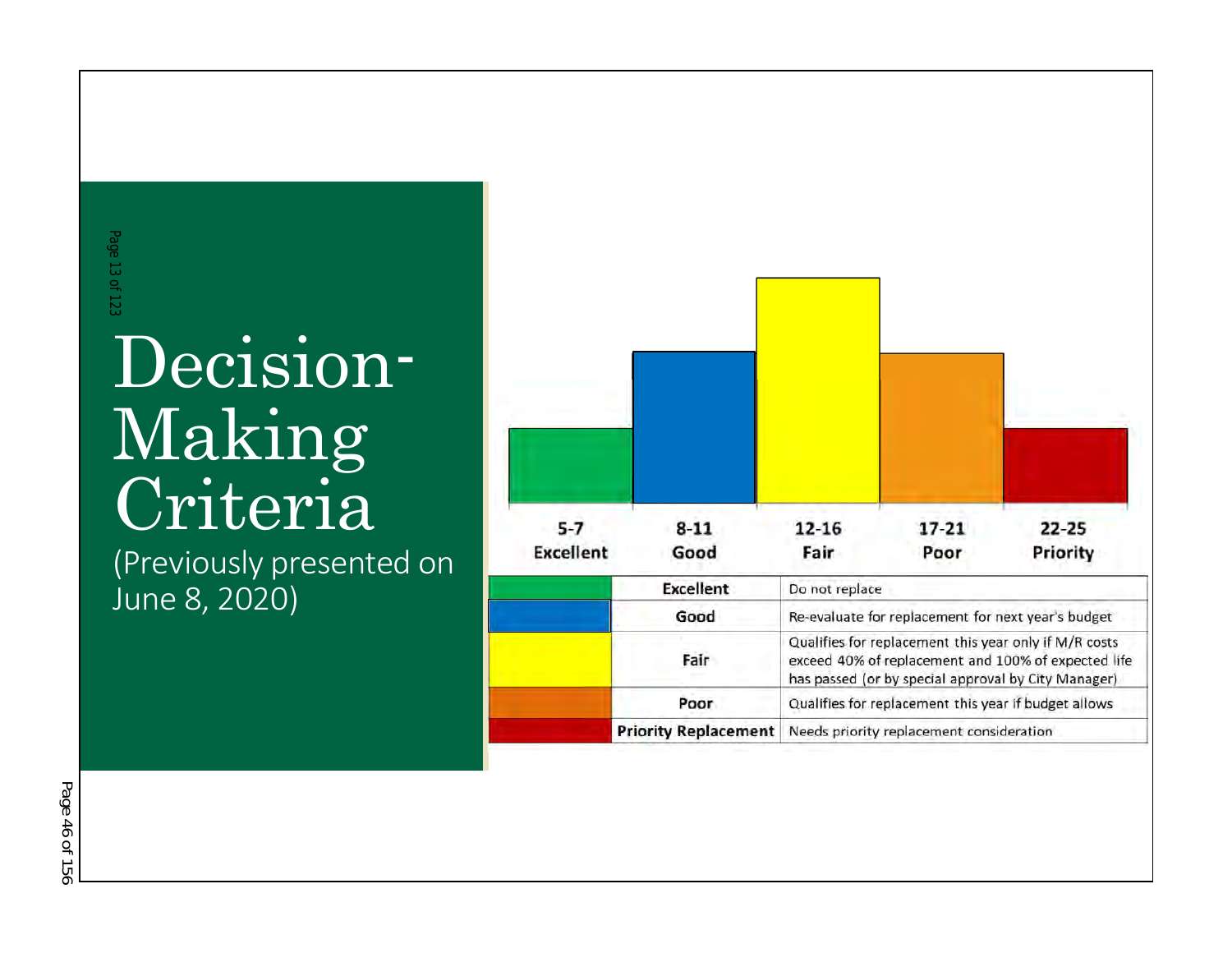# FY 2021 Proposed Expenditures General Fund

| <b>Priority</b><br>Category | <b>General Fund</b>               | <b>Vehicle/Equipment</b>                         | <b>Amount</b> |  |  |
|-----------------------------|-----------------------------------|--------------------------------------------------|---------------|--|--|
| 1                           | Fire                              | Lease-Purchase Payments - 1 - 2017 Pumper        | 78,000        |  |  |
| $\overline{2}$              | Police                            | Lease Payments - 5 - 2020 Patrol Vehicles        | 97,128        |  |  |
|                             | <b>Development Services</b>       | Lease Payments - 1 - 2019 Mid-sized SUV          | 6,392         |  |  |
| 3                           | Parks, Recreation, and Facilities | Lease Payments - 2 - 2018 Crew Cab Pickup Trucks | 12,975        |  |  |
|                             | Police                            | Lease Payments - 3 - 2020 Command Vehicles (SUV) | 31,867        |  |  |
|                             | Fire                              | Lease Payments - 1 - 2019 Command Vehicle (SUV)  |               |  |  |
| 4                           |                                   | Lease Payments - 1 - 2019 Crew Cab Pickup Truck  | 6,256         |  |  |
|                             | Public Works - Streets & Drainage | Purchase - 1 - Asphalt Hot Box (2020 Carryover)  |               |  |  |
|                             |                                   | Purchase - 1 - Asphalt Trailer (2020 Carryover)  |               |  |  |
|                             |                                   | Purchase - 1 - Street Sweeper (2020 Carryover)   | 237,000       |  |  |
|                             |                                   | <b>GENERAL FUND TOTAL</b>                        | 532,904       |  |  |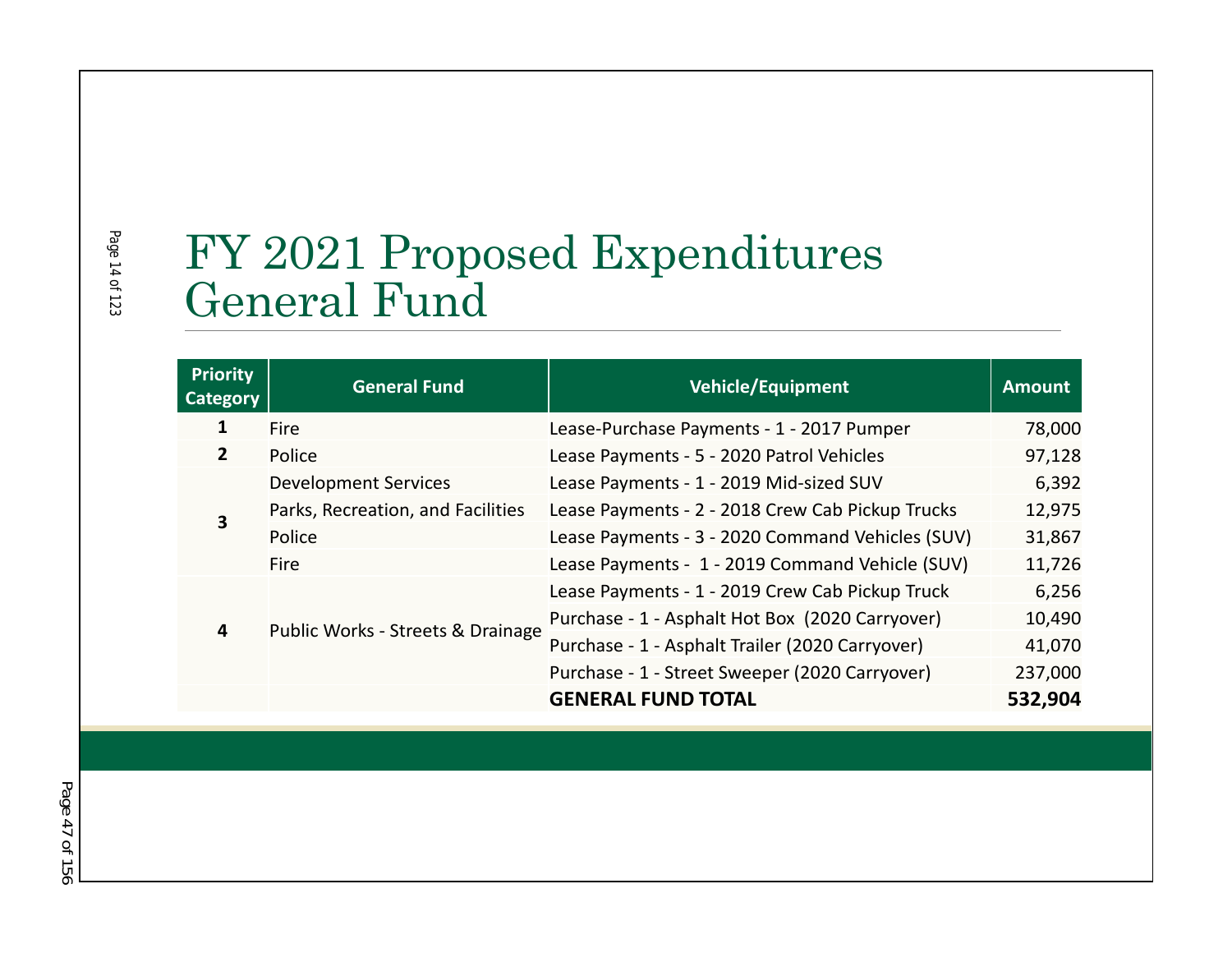# FY 2021 Proposed Expenditures Enterprise Fund

| <b>Priority</b><br>Category | <b>Enterprise Fund</b>                             | Vehicle/Equipment                                   | <b>Amount</b> |
|-----------------------------|----------------------------------------------------|-----------------------------------------------------|---------------|
|                             |                                                    | Lease Payments - 1 - 2020 Crew Cab Pickup Truck     | 6,563         |
| $\overline{2}$              | <b>Public Works - Water</b><br><b>Distribution</b> | Purchase - 1 - Air Compressor                       | 33,000        |
|                             |                                                    | Purchase- 1 - Mini Dump Truck (2020 Carryover)      | 75,000        |
|                             |                                                    | Purchase - 1 - Backhoe (2020 Carryover)             | 100,000       |
|                             | <b>Public Works - Wastewater</b>                   | Purchase - 1 - 611WWC Jet Truck (Replaced by Vactor |               |
|                             | Collection                                         | Truck if Approved)                                  | 180,000       |
|                             | Public Works - Solid Waste                         | Purchase - 1 -558SW Grappler Loader/Limb Loader     | 180,000       |
|                             |                                                    | Purchase - 1 -586SW Sanitation Rear Loader          | 265,000       |
|                             | <b>Enterprise Fund Total</b>                       |                                                     | 839,563       |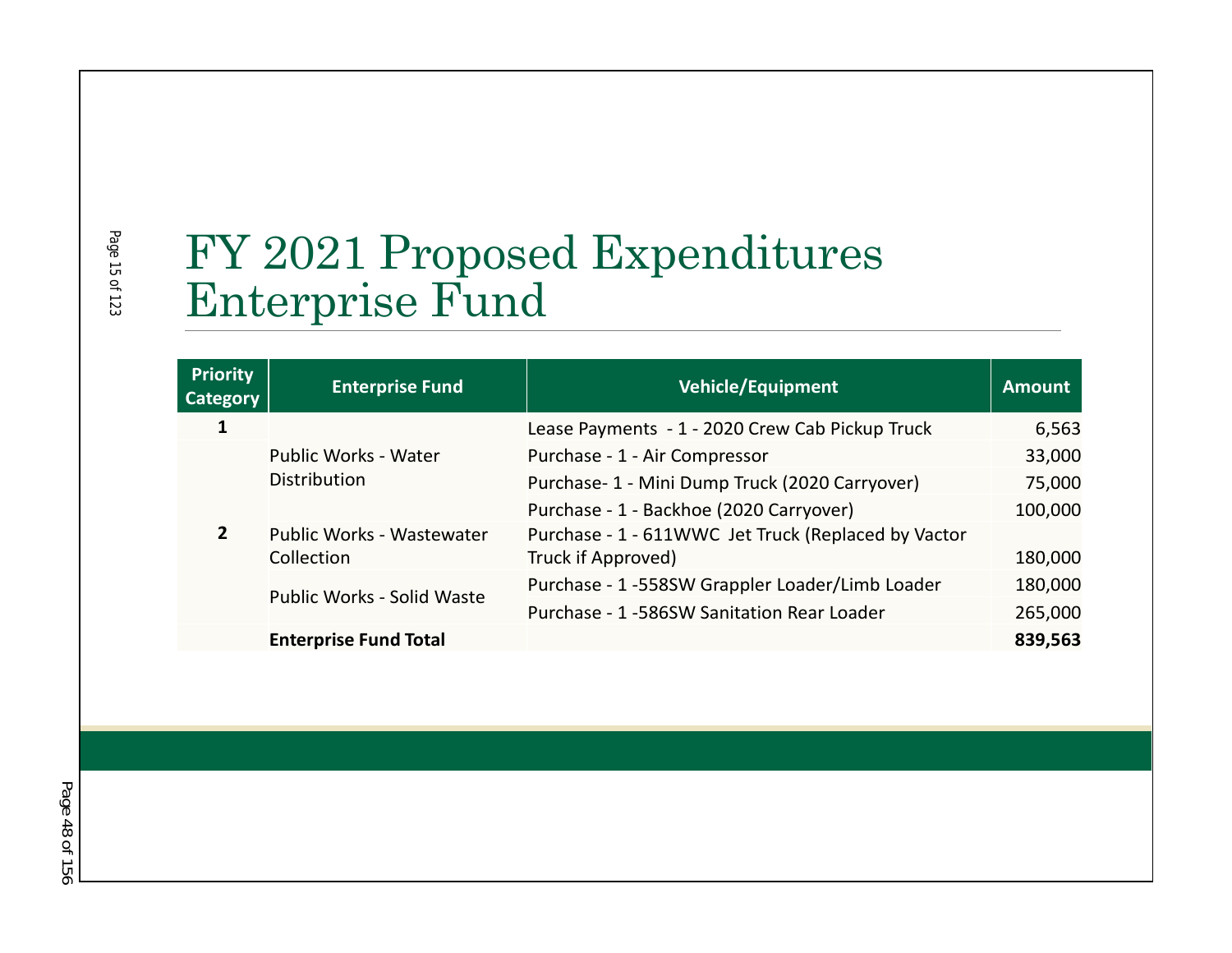### Page 16 of 12: Page 16 of 123

# Enterprise Lease Agreement (Previously presented on June 8, 2020)

Approved by Council on June 18, 2018 (Ord. No. 18-029) Two Major Components:

- Master Lease Equity Agreement
- Maintenance Agreement

Required a minimum of one leased vehicle Not applicable for heavy equipment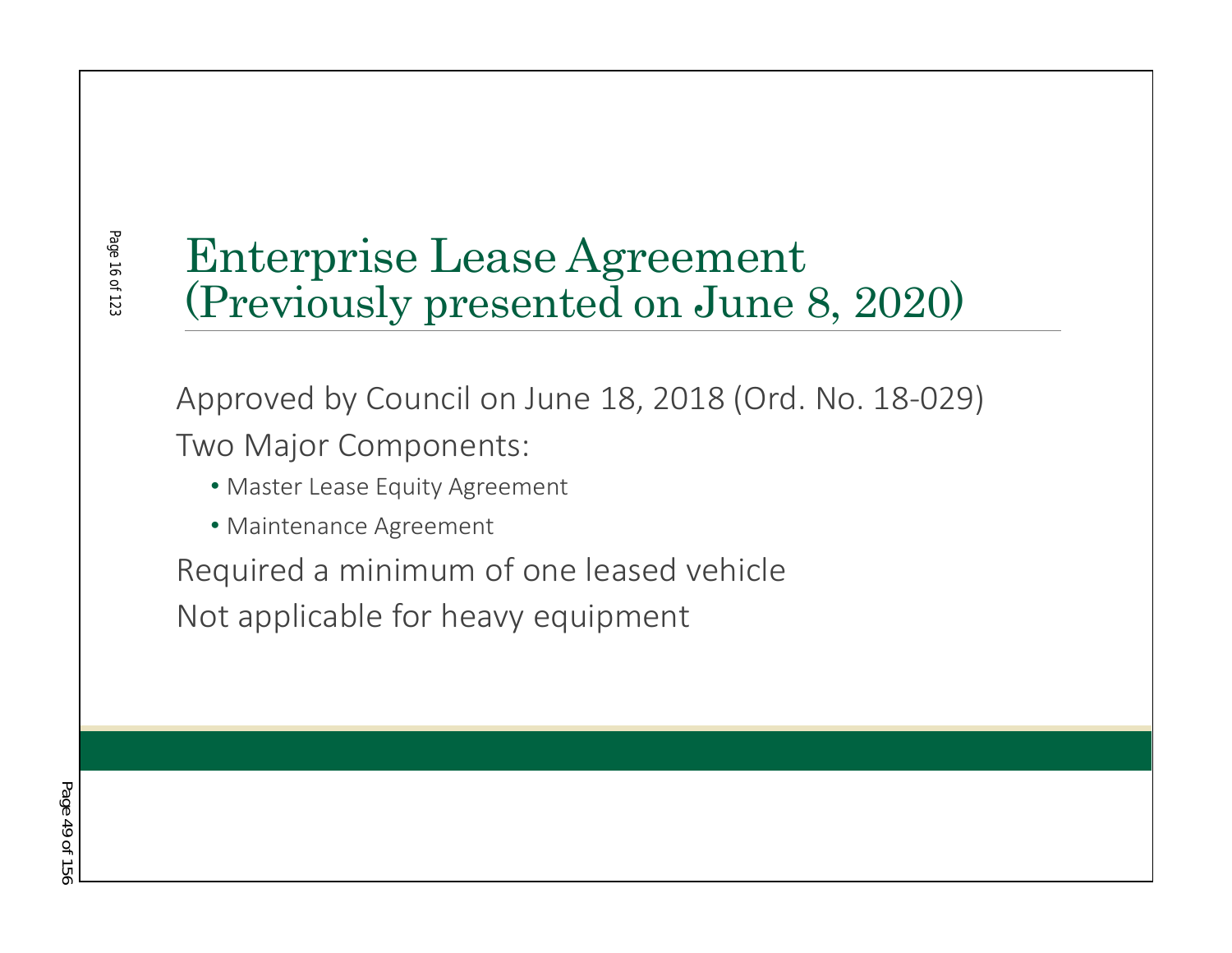# Enterprise Lease Agreement (Continued)

### Program goals:

- Utilization of a maintenance program to simplify purchasing, and to track maintenance and repairs via web portal
- Minimize downtime for light- to mid-duty vehicles
- Provide cost-savings and efficiencies over time

City-owned vehicles receive maintenance and repairs on pass-through invoicing

Leased vehicles receive full maintenance and repairs per lease terms

Page 17 of 123

Page 17 of 12: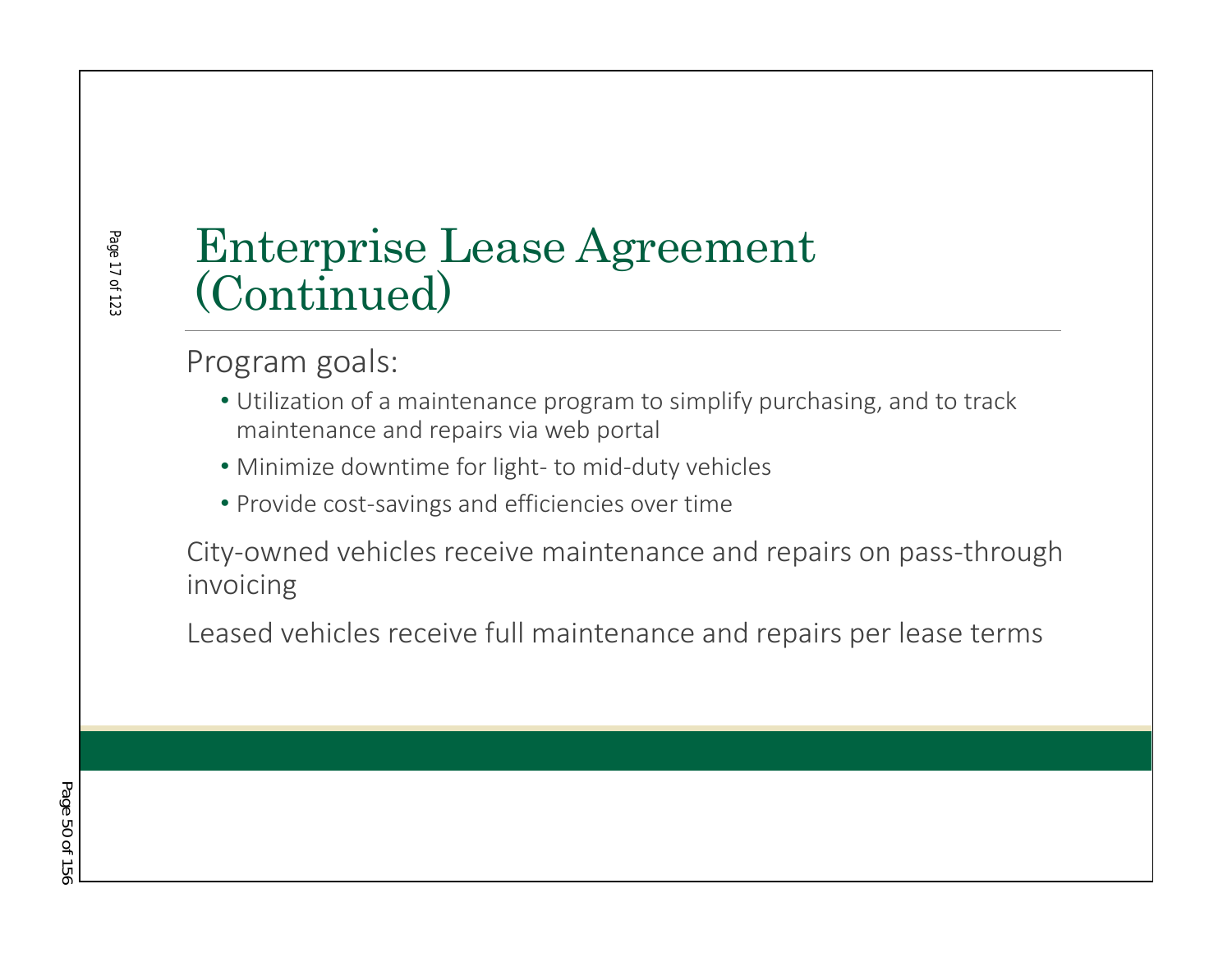# Page 18 of 12: Page 18 of 123

# Enterprise Lease Agreement (Continued)

Leasing considered as a way to minimize capital costs from Hurricane Harvey

Initial decision in 2018 for a pilot program for two vehicles

- One Parks vehicle
- One Police Patrol car

Program intended to be evaluated routinely after a completed lease cycle for each vehicle

City currently has 13 leased vehicles

Fleet program benefits and assumptions have now been revisited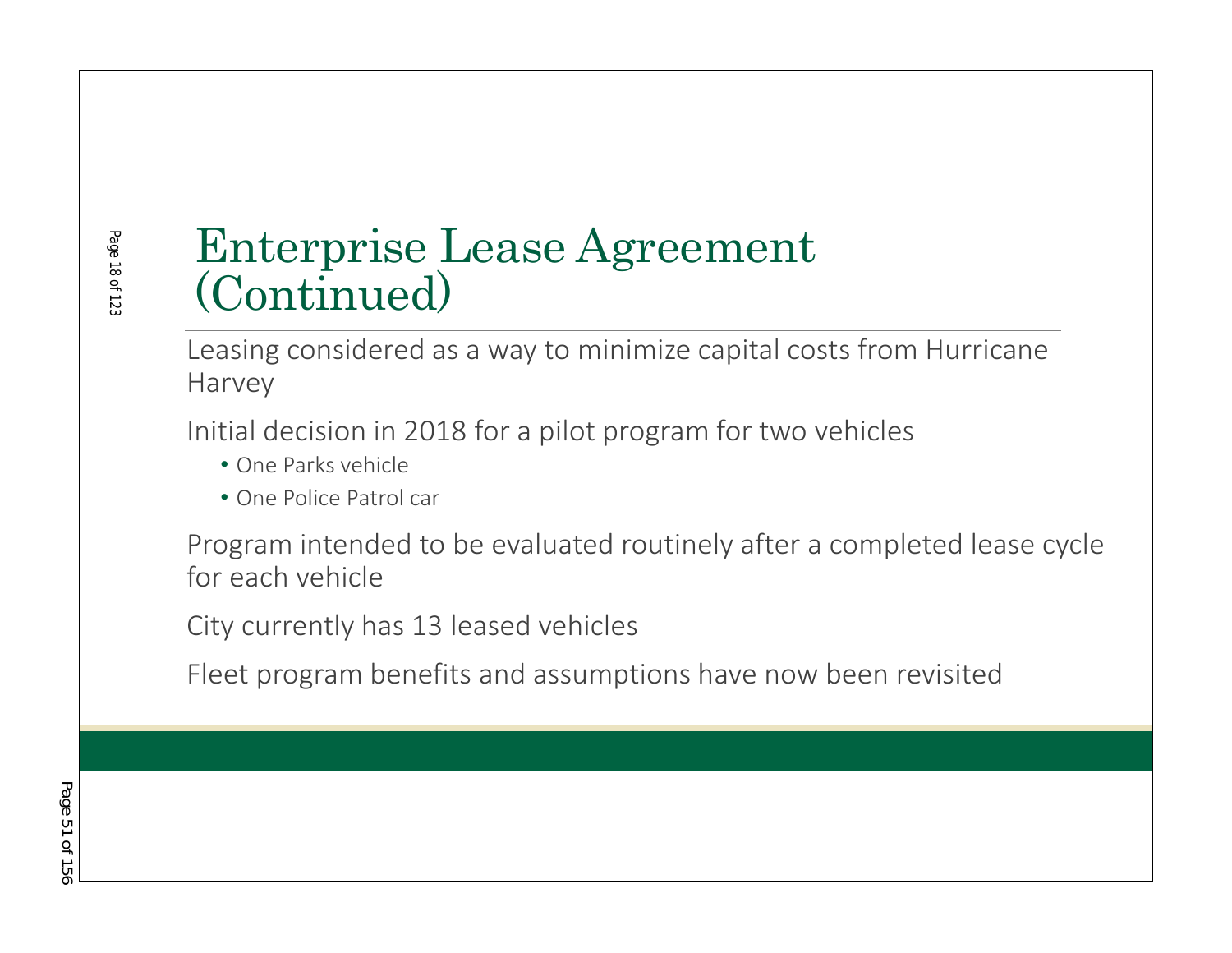# Enterprise Lease Agreement

Total Number of Vehicles Currently Leased: 13

Development Services: 1

Fire: 1

• (Represents Command Vehicle Only/Pumper is Lease-Purchase/Not Enterprise)

Police: 8

- Patrol: 5
- Unmarked: 3

Parks, Recreation & Facilities: 1

Public Works - Streets & Drainage: 1

Public Works – Water Distribution: 1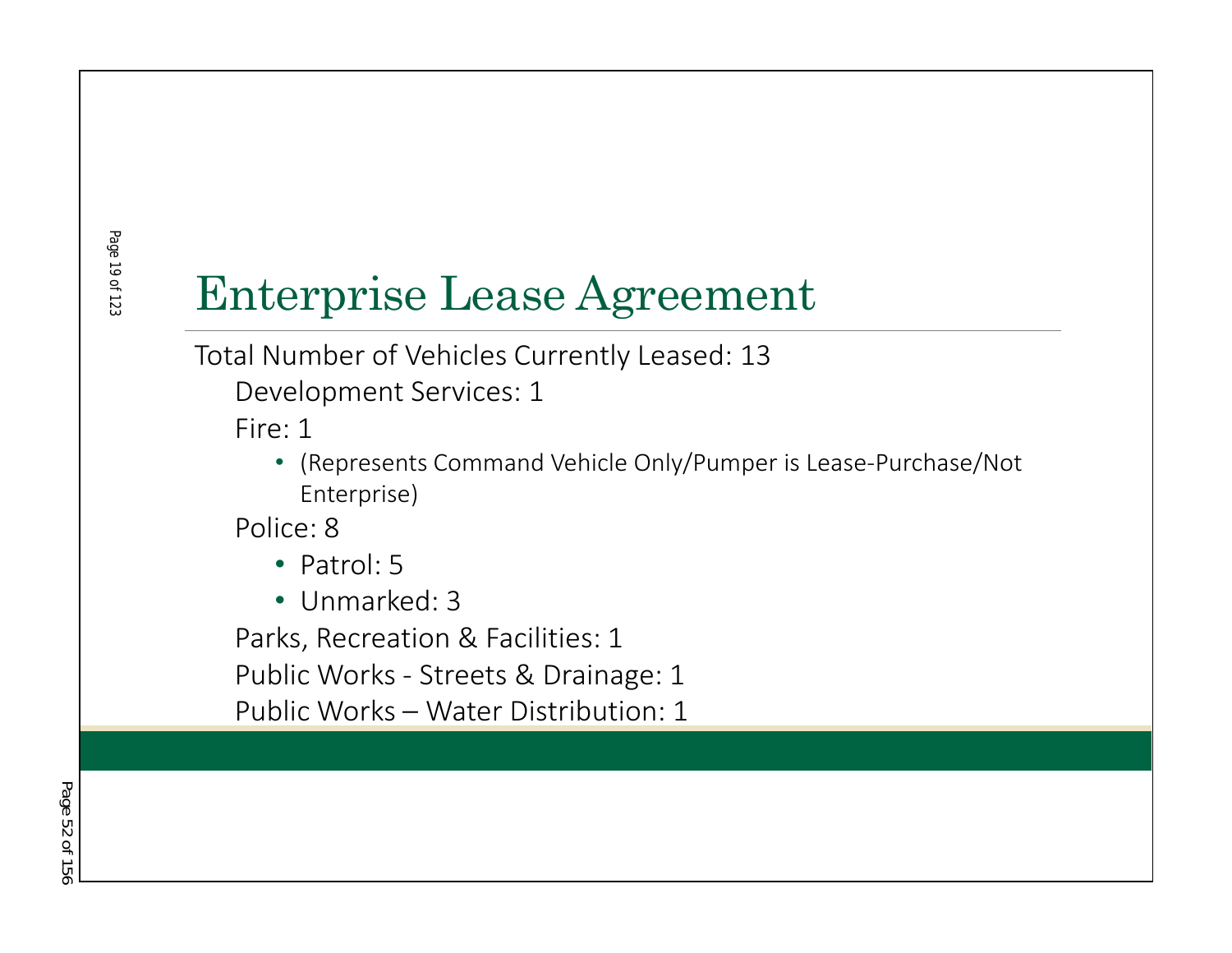# Own vs. Lease – Hard Costs

Own

- •Initial purchase of vehicle with aftermarket equipment, if applicable
- •Maintenance costs (oil changes, new tires, brakes)
- •Repairs (transmission, engine, electrical, etc.)
- •At end of the life cycle, the vehicle is taken to auction and the City receives the net proceeds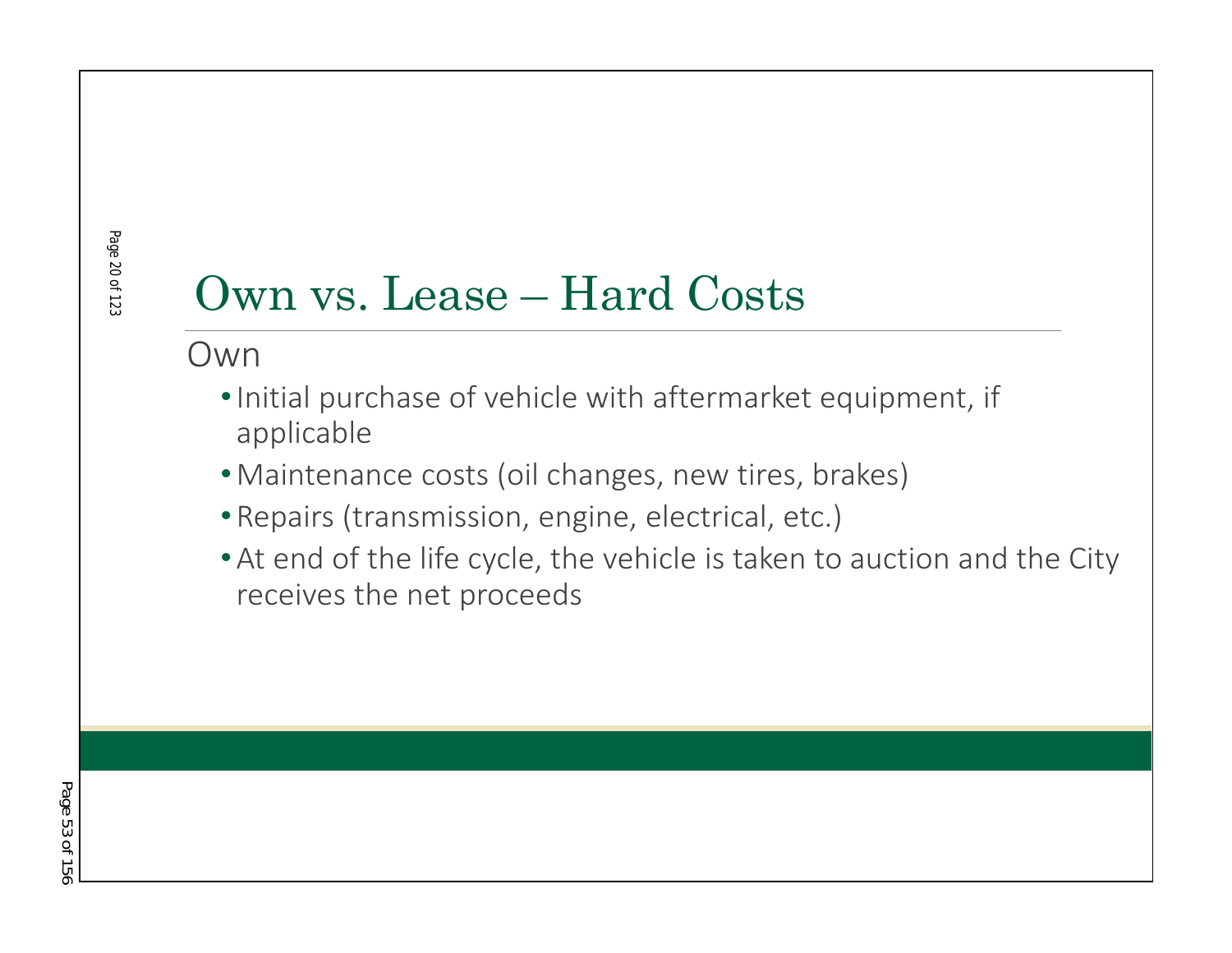# Own vs. Lease – Hard Costs

#### Lease

- Aftermarket equipment capitalization, if applicable
- Monthly maintenance fee (does not cover maintenance outside of regular schedule)
- Maintenance and repairs on Police and Fire vehicles (not eligible for full maintenance plan)
- Service charge due at lease termination (\$400)
- Condition damage costs, if applicable
- Overmileage charges, if vehicle exceeds limit, if applicable
- At end of lease, any remaining equity may be applied to a new lease or as a payment to the City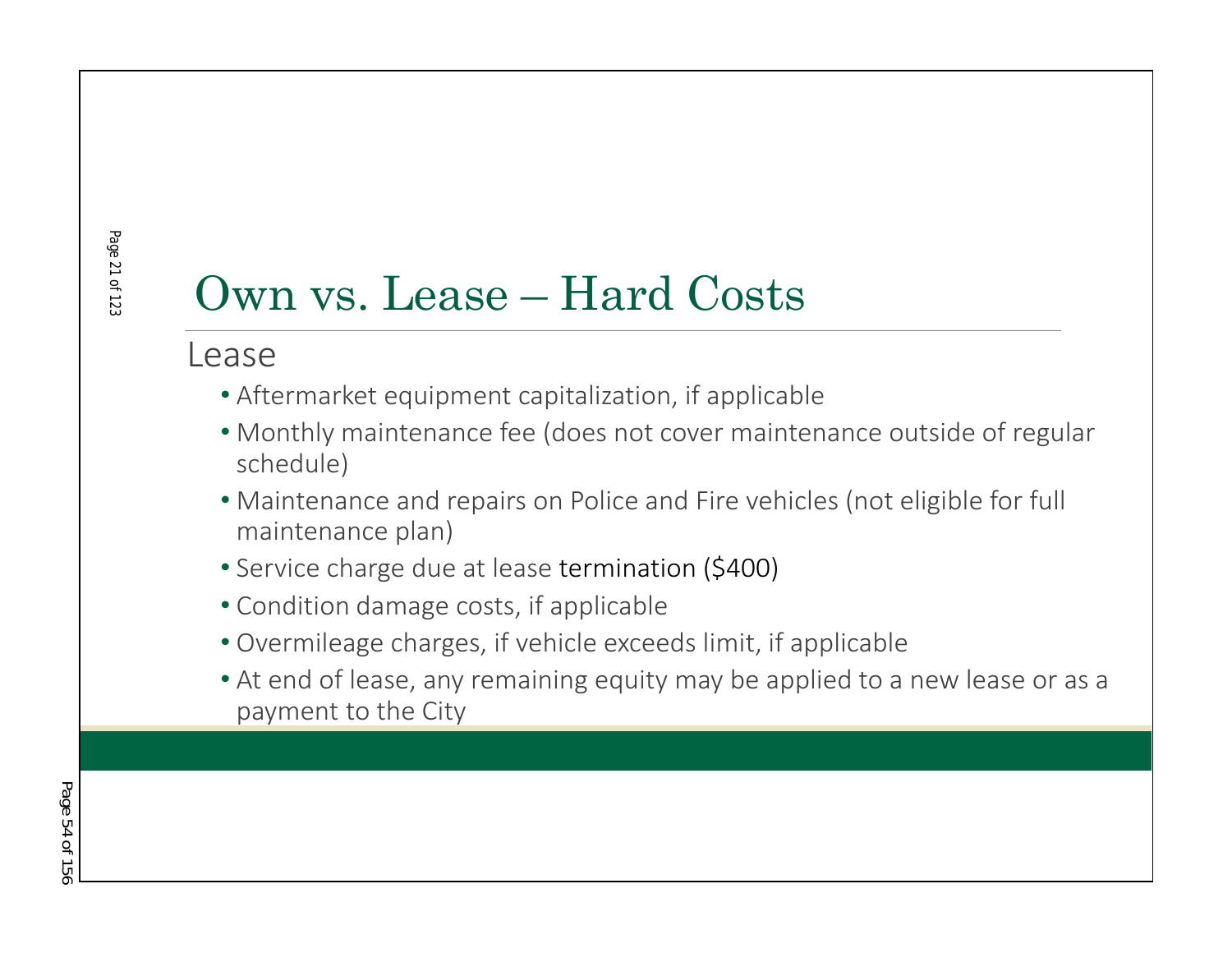# Own vs. Lease Soft Costs/Overhead/Management

Own

Page 22 of 123

Page 22 of 12:

- Estimates do not include internal staff time required for Fleet Management
- The City does not have software for Fleet Management
- •Discontinuation of leasing would require some level of resources dedicated to coordination of Fleet Management
- •City controls how long a vehicle will remain in service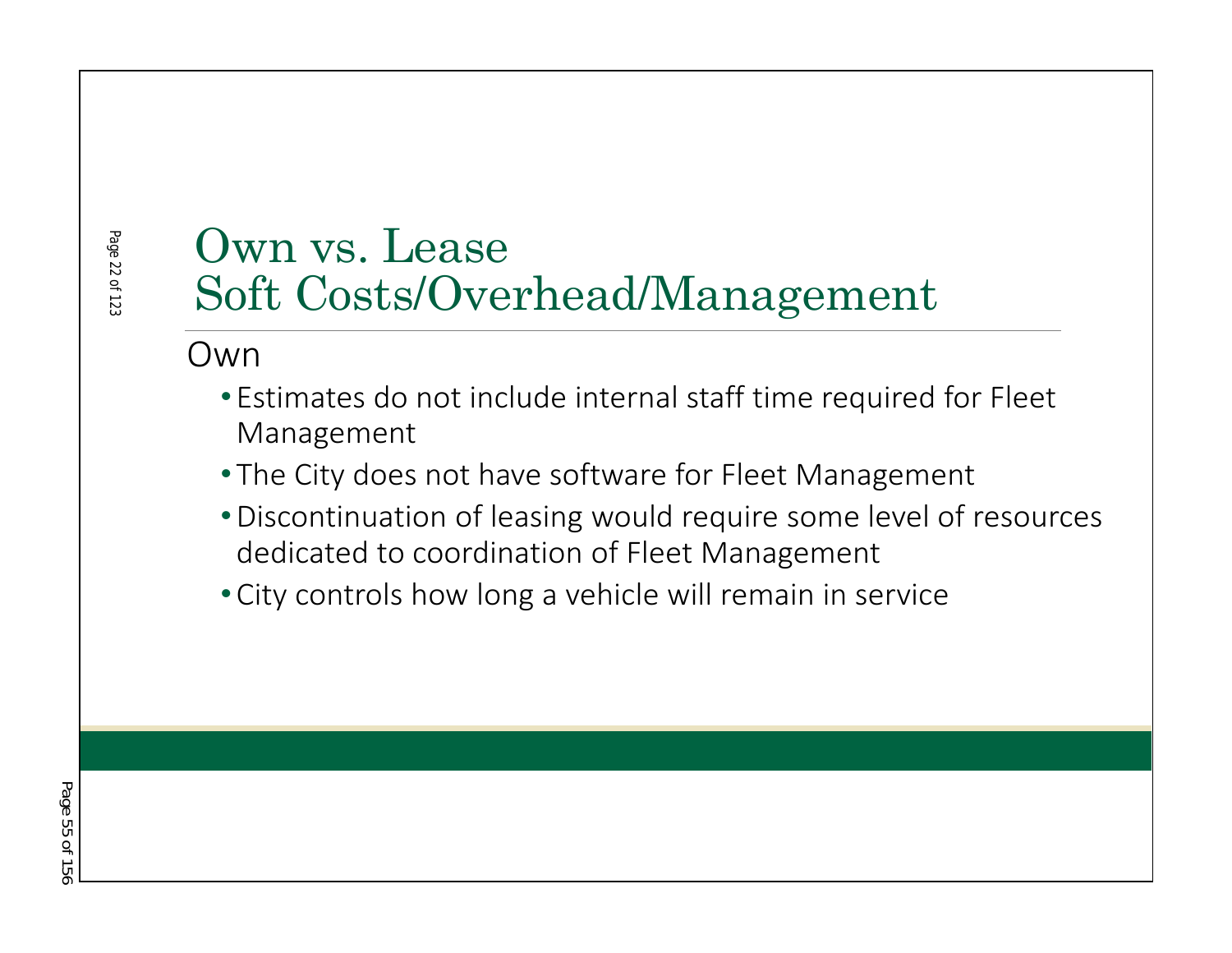# Own vs. Lease Soft Costs/Overhead/Management

#### Lease

Page 23 of 123

Page 23 of 123

- Lease costs include access to portal, coordination/admin support by Enterprise, assistance with vehicle registration
- •Web portal provides tracking of maintenance, repairs, and usage information
- For non-leased vehicles, these tasks/costs are absorbed by current City Staff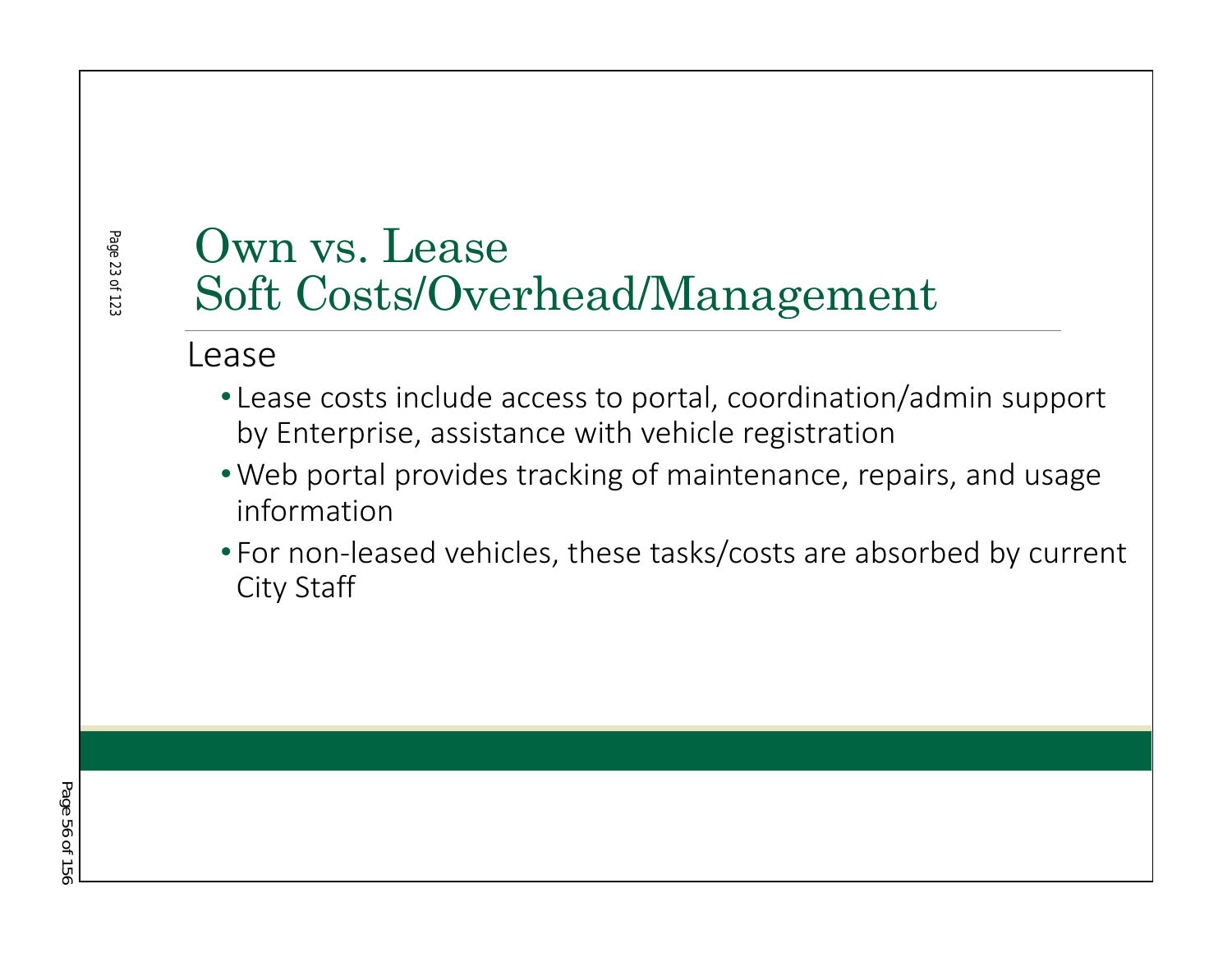### Page 24 of 123 Page 24 of 123

# Own vs. Lease – A Tale of Two Vehicles

Police Ford Interceptor Utility (Patrol) - Lease

Police Ford Interceptor Utility (Patrol) - Own

Parks, Recreation & Facilities Ford F-150 Pickup Truck - Lease

Parks, Recreation & Facilities Ford F-150 Pickup Truck - Own



\$- \$20,000 \$40,000 \$60,000 \$80,000 \$100,000 \$120,000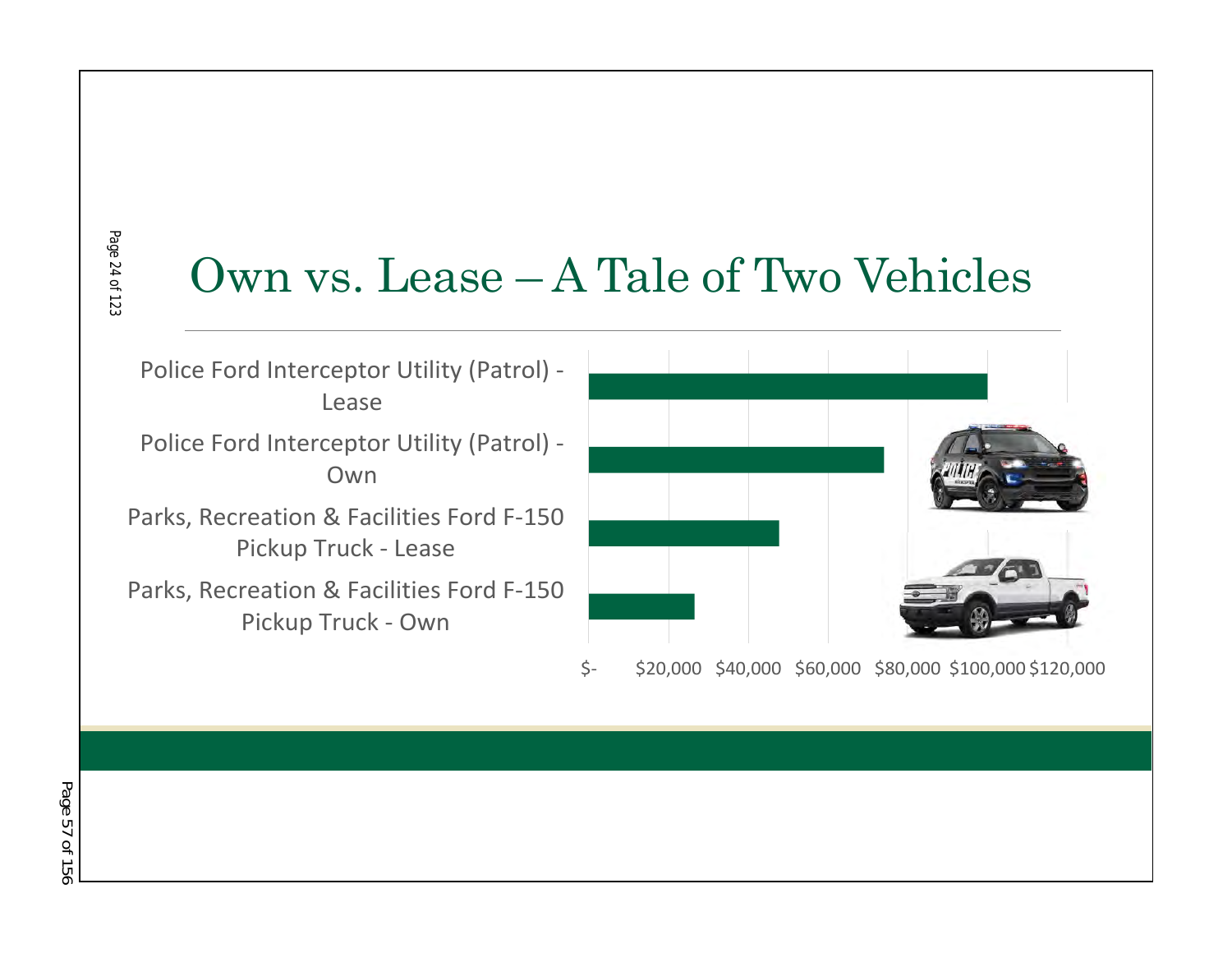#### Own vs. Lease A Tale of Two Vehicles Page 25 of 123

Police Ford Interceptor Utility (Patrol)

Three (3) Year Life Expectancy

Estimated Savings from Ownership: \$25,951

|                                  |    | Year 1                   | Year 2                         |                     | Year 3         |         | <b>Totals</b> |
|----------------------------------|----|--------------------------|--------------------------------|---------------------|----------------|---------|---------------|
| <b>OWN</b>                       |    |                          |                                |                     |                |         |               |
| <b>Initial Cost</b>              |    | $$59,845$ \$             |                                | $-5$                | $\sim$ $^{-1}$ | \$      | 59,845        |
| Lease Payments                   | \$ | $\overline{\phantom{0}}$ | \$<br>$\sim$                   | \$                  |                | \$      |               |
| <b>Maintenance Costs/Fees</b>    | \$ | 5,402                    | \$<br>5,402                    | \$                  | 5,402          | \$      | 16,205        |
| <b>Repair Costs</b>              | \$ | $\blacksquare$           | \$<br>$\overline{\phantom{a}}$ | \$                  | $\blacksquare$ | \$      |               |
| Miscellaneous Costs              | \$ |                          | \$<br>$\blacksquare$           | \$                  |                | \$      |               |
| <b>Potential Equity Received</b> | \$ |                          | \$<br>$\blacksquare$           |                     | \$ (2,000)     | \$      | (2,000)       |
| <b>Total Cost per Year</b>       |    | \$65,247                 | \$<br>5,402                    | $\ddot{\bm{\zeta}}$ | 3,402          | \$      | 74,050        |
|                                  |    |                          |                                |                     |                |         |               |
| <b>LEASE</b>                     |    |                          |                                |                     |                |         |               |
| <b>Initial Cost</b>              |    | $$13,113$ \$             |                                | - \$                |                | - \$    | 13,113        |
| Lease Payments                   | \$ | 18,561                   | \$<br>18,561                   | $\mathsf{S}$        | 18,561         | \$      | 55,683        |
| <b>Maintenance Costs/Fees</b>    | \$ | 5,402                    | \$<br>5,402                    | \$                  | 5,402          | \$      | 16,205        |
| <b>Repair Costs</b>              | \$ |                          | \$<br>8,550                    | \$                  | 8,550          | \$      | 17,100        |
| Miscellaneous Costs              | \$ |                          | \$<br>$\blacksquare$           | \$                  | 400            | $\zeta$ | 400           |
| <b>Potential Equity Received</b> | \$ | $\blacksquare$           | \$<br>$\blacksquare$           |                     | \$ (2,500)     | \$      | (2,500)       |
| <b>Total Cost per Year</b>       |    | \$37,075                 | \$32,513                       |                     | \$30,413       |         | \$100,001     |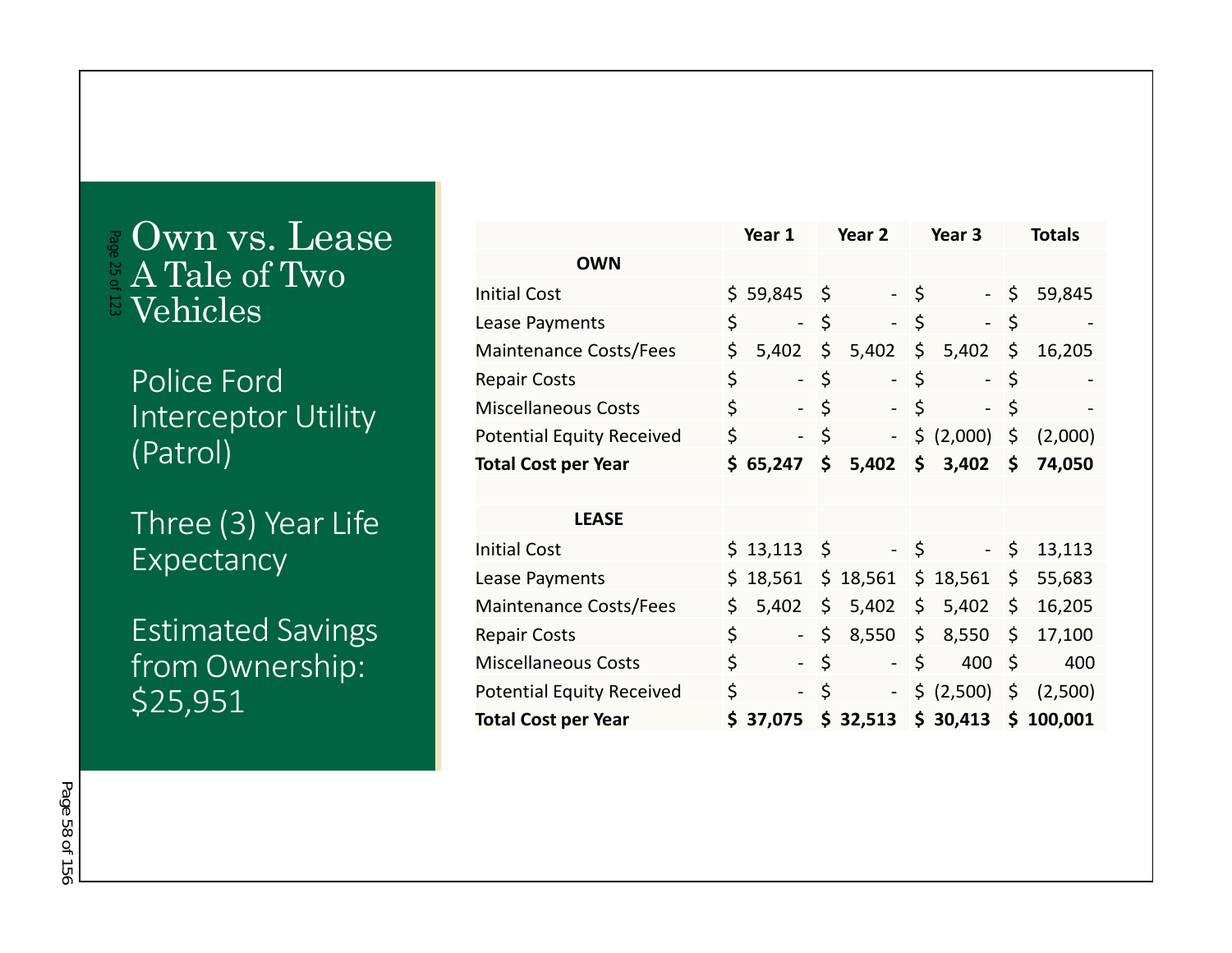#### Own vs. Lease A Tale of Two  $\frac{1}{2}$  Vehicles Page 26 of 123

Parks, Recreation & Facilities Ford F-150 Pickup Truck

Ten (10) Year Life **Expectancy** 

Estimated Savings from Ownership: \$21,229

| <b>OWN</b>                       | Year 1               |      | Years 2-4            | Year 5 |                                                             | Years 6-9 |                       | Year 10 |                             | <b>Totals</b> |        |
|----------------------------------|----------------------|------|----------------------|--------|-------------------------------------------------------------|-----------|-----------------------|---------|-----------------------------|---------------|--------|
| <b>Initial Cost</b>              | $$27,500$ \$         |      |                      | $-5$   | $-5$                                                        |           |                       | $-5$    |                             | - \$          | 27,500 |
| Lease Payments                   | \$<br>- \$           |      |                      | - \$   | - \$                                                        |           |                       | - \$    |                             | $-5$          |        |
| Maintenance                      |                      |      |                      |        |                                                             |           |                       |         |                             |               |        |
| Costs/Fees                       | \$<br>$150 \text{ }$ |      | $540 \;$ \$          |        | $150 \; \text{S}$                                           |           | $690$ \$              |         | $170 \;$ \$                 |               | 1,700  |
| <b>Repair Costs</b>              | \$<br>- \$           |      |                      | $-5$   |                                                             | $-5$      | $1,300$ \$            |         |                             | - \$          | 1,300  |
| <b>Miscellaneous</b>             |                      |      |                      |        |                                                             |           |                       |         |                             |               |        |
| Costs                            | \$                   | $-5$ |                      | $-5$   | $-5$                                                        |           |                       | - \$    |                             | - \$          |        |
| <b>Potential Equity</b>          |                      |      |                      |        |                                                             |           |                       |         |                             |               |        |
| Received                         | \$                   | $-5$ |                      | $-5$   |                                                             | $-5$      |                       |         | $-$ \$ (4,000) \$ (4,000)   |               |        |
| Total Cost per Year \$ 27,650 \$ |                      |      | $540$ \$             |        | $150 \; \text{S}$                                           |           |                       |         | $1,990 \div (3,830) \div$   |               | 26,500 |
| <b>LEASE</b>                     |                      |      |                      |        |                                                             |           |                       |         |                             |               |        |
| <b>Initial Cost</b>              | \$                   | $-5$ |                      | $-5$   |                                                             | $-5$      |                       | - \$    |                             | - \$          |        |
| Lease Payments                   | \$                   |      | $6,005$ \$ 18,014 \$ |        |                                                             |           | 6,005 \$ 26,421 \$    |         | $6,605$ \$                  |               | 63,049 |
| Maintenance                      |                      |      |                      |        |                                                             |           |                       |         |                             |               |        |
| Costs/Fees                       | \$                   |      | 369 \$ 1,108 \$      |        |                                                             |           | $369 \div 1,626 \div$ |         | $406 \;$ \$                 |               | 3,880  |
| <b>Repair Costs</b>              | \$<br>$-5$           |      |                      | - \$   |                                                             | $-5$      |                       | - \$    |                             | - \$          |        |
| Miscellaneous                    |                      |      |                      |        |                                                             |           |                       |         |                             |               |        |
| Costs                            | \$                   | $-5$ |                      | $-5$   | $400 \div$                                                  |           |                       | $-5$    | $400 \;$ \$                 |               | 800    |
| <b>Potential Equity</b>          |                      |      |                      |        |                                                             |           |                       |         |                             |               |        |
| Received                         | \$                   | - \$ |                      |        | $-$ \$ (10,000) \$                                          |           |                       |         | $-$ \$ (10,000) \$ (20,000) |               |        |
| Total Cost per Year \$           |                      |      |                      |        | $6,374$ \$ 19,122 \$ (3,226) \$ 28,046 \$ (2,588) \$ 47,729 |           |                       |         |                             |               |        |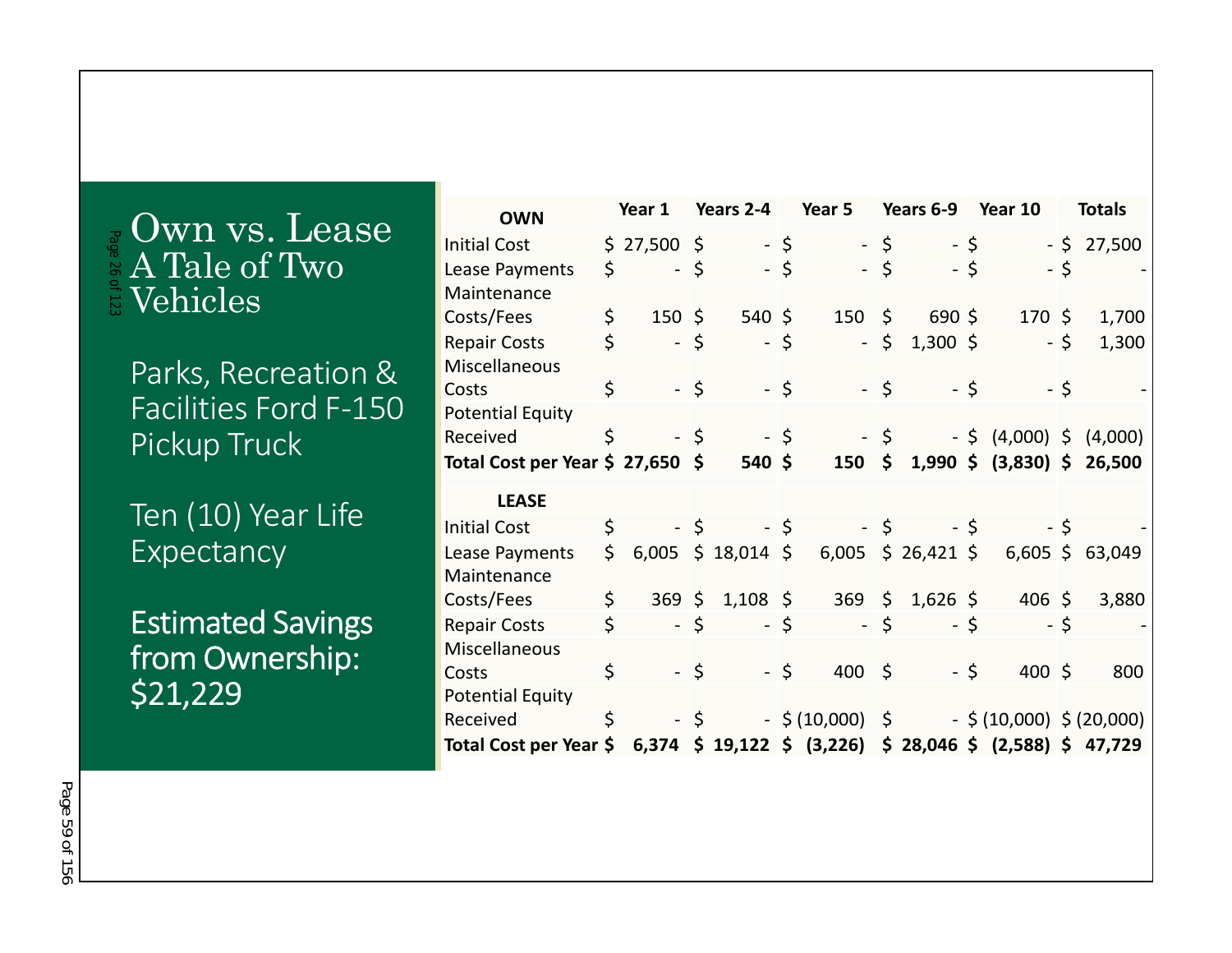# Own vs. Lease – Fiscal Forecast (General Fund)

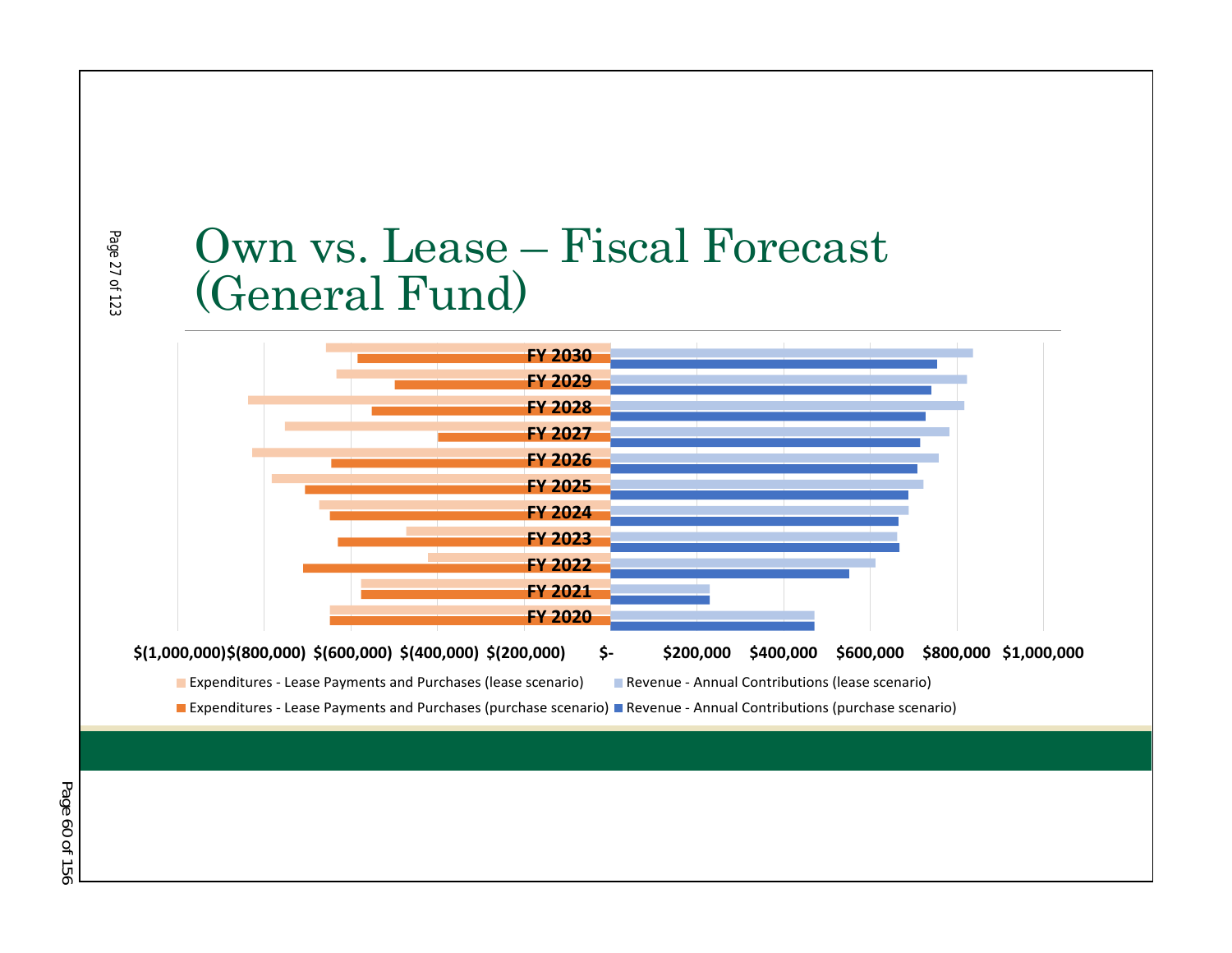### Page 28 of 123 Page 28 of 123

# Own vs. Lease – Fiscal Forecast (Enterprise Fund)

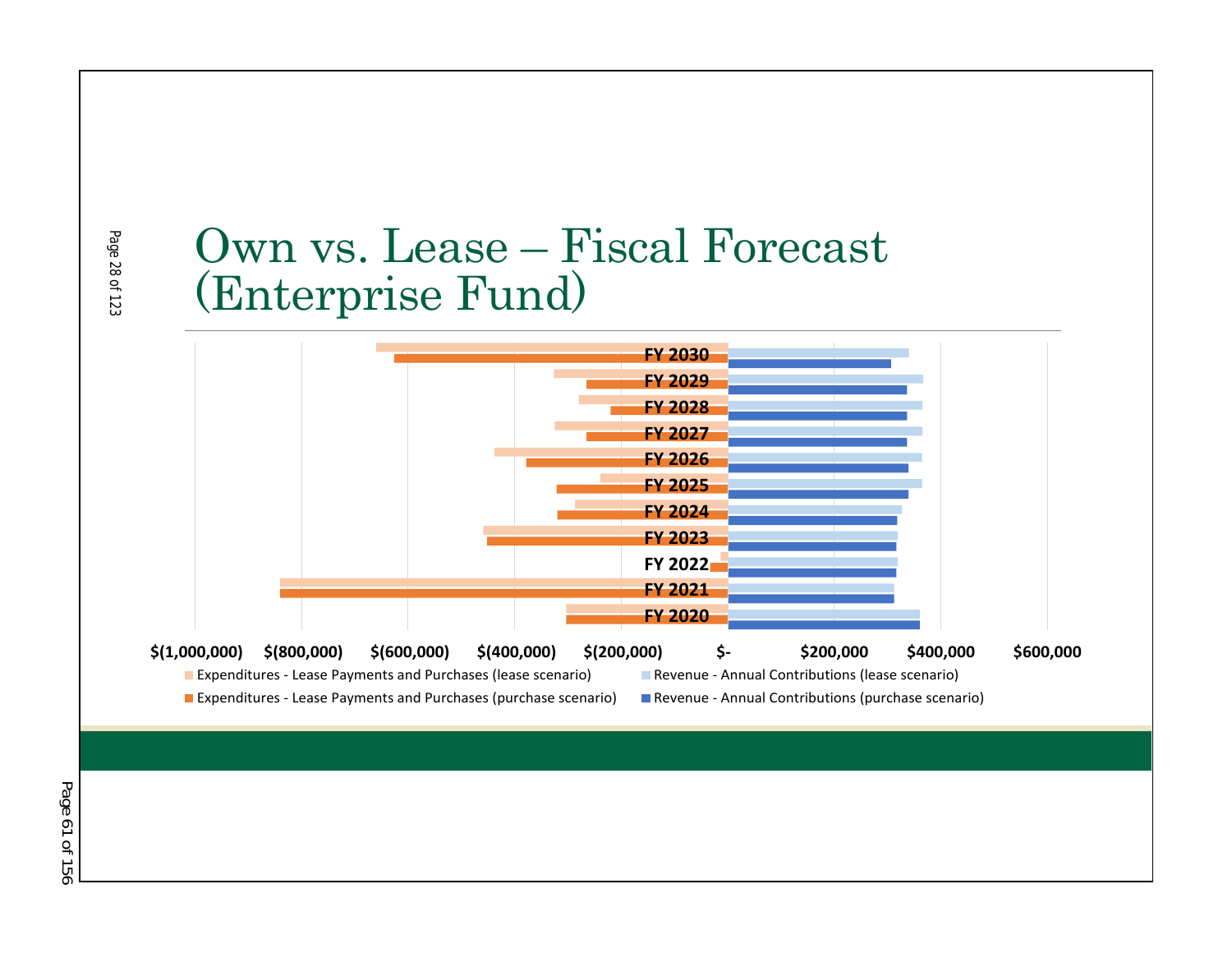# Future of Fleet Management Program – Findings and Recommendations

No leases have been completed, but a review of the Fleet Program indicates changes may be warranted

Results of analysis:

- •Increased management/oversight for leased vehicles
- Staff support still needed for equipment and non-leased vehicles
- Tracking activity for non-leased vehicles is inconsistent
- Costs for leasing approach is estimated to exceed costs of ownership approach
- Fiscal advantages (FY 2021 FY 2030)
	- oGeneral Fund: Estimated savings of \$685,734
	- oEnterprise Fund: Estimated savings of \$147,166 (fewer lease opportunities)

Page 29 of 12: Page 29 of 123